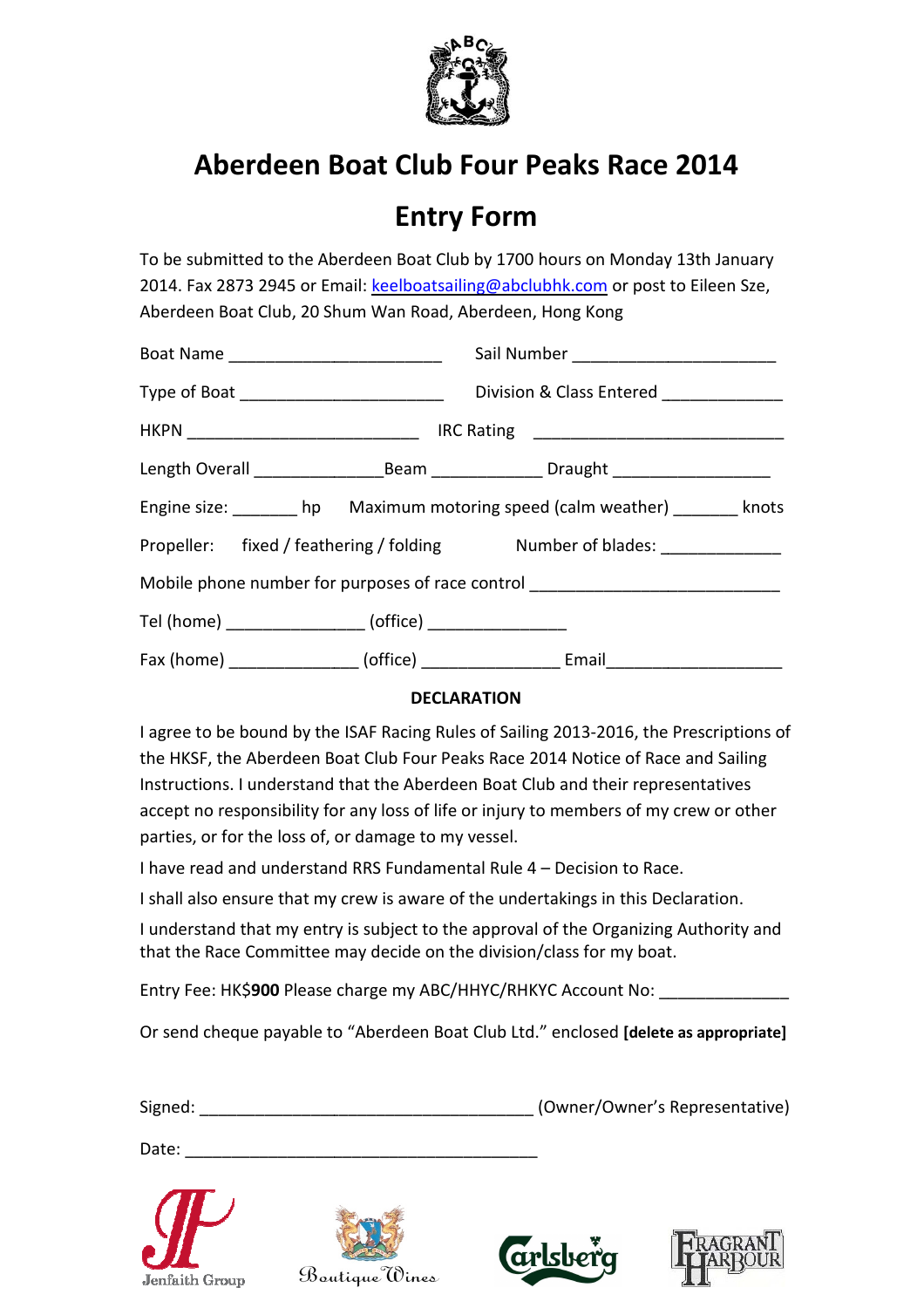

### Crew List

To be submitted to the Aberdeen Boat Club by 1700 hours on Monday 13th January 2014. Fax 2873 2945 or Email: keelboatsailing@abclubhk.com or post to Eileen Sze, Aberdeen Boat Club, 20 Shum Wan Road, Aberdeen, Hong Kong

Boat Name \_\_\_\_\_\_\_\_\_\_\_\_\_\_\_\_\_\_\_\_\_\_ \_\_\_\_\_\_\_\_\_\_\_\_\_\_\_\_\_\_\_\_\_\_\_\_\_\_\_ Sail Number: \_\_\_\_\_\_\_\_\_\_\_\_\_\_\_\_\_\_ \_\_\_\_\_\_\_\_\_\_\_\_\_\_\_\_\_\_\_\_\_

| <b>Skipper/Crew Name</b> | Date<br>$\mathsf{of}$<br><b>Birth</b> | Male /<br>Female | <b>Mobile</b> | Email | <b>Jacket Size</b><br>S/M/L/XL/XXL |
|--------------------------|---------------------------------------|------------------|---------------|-------|------------------------------------|
|                          |                                       |                  |               |       |                                    |
|                          |                                       |                  |               |       |                                    |
|                          |                                       |                  |               |       |                                    |
|                          |                                       |                  |               |       |                                    |
|                          |                                       |                  |               |       |                                    |
|                          |                                       |                  |               |       |                                    |
|                          |                                       |                  |               |       |                                    |
|                          |                                       |                  |               |       |                                    |
|                          |                                       |                  |               |       |                                    |
|                          |                                       |                  |               |       |                                    |
|                          |                                       |                  |               |       |                                    |
|                          |                                       |                  |               |       |                                    |
|                          |                                       |                  |               |       |                                    |

Note:

- 1. For any crew under the age of 18, a signed Parental / Guardian Consent Form must be attached.
- 2. Each boat gets maximum 6 jackets. Sizes on a first enter first serve basis.







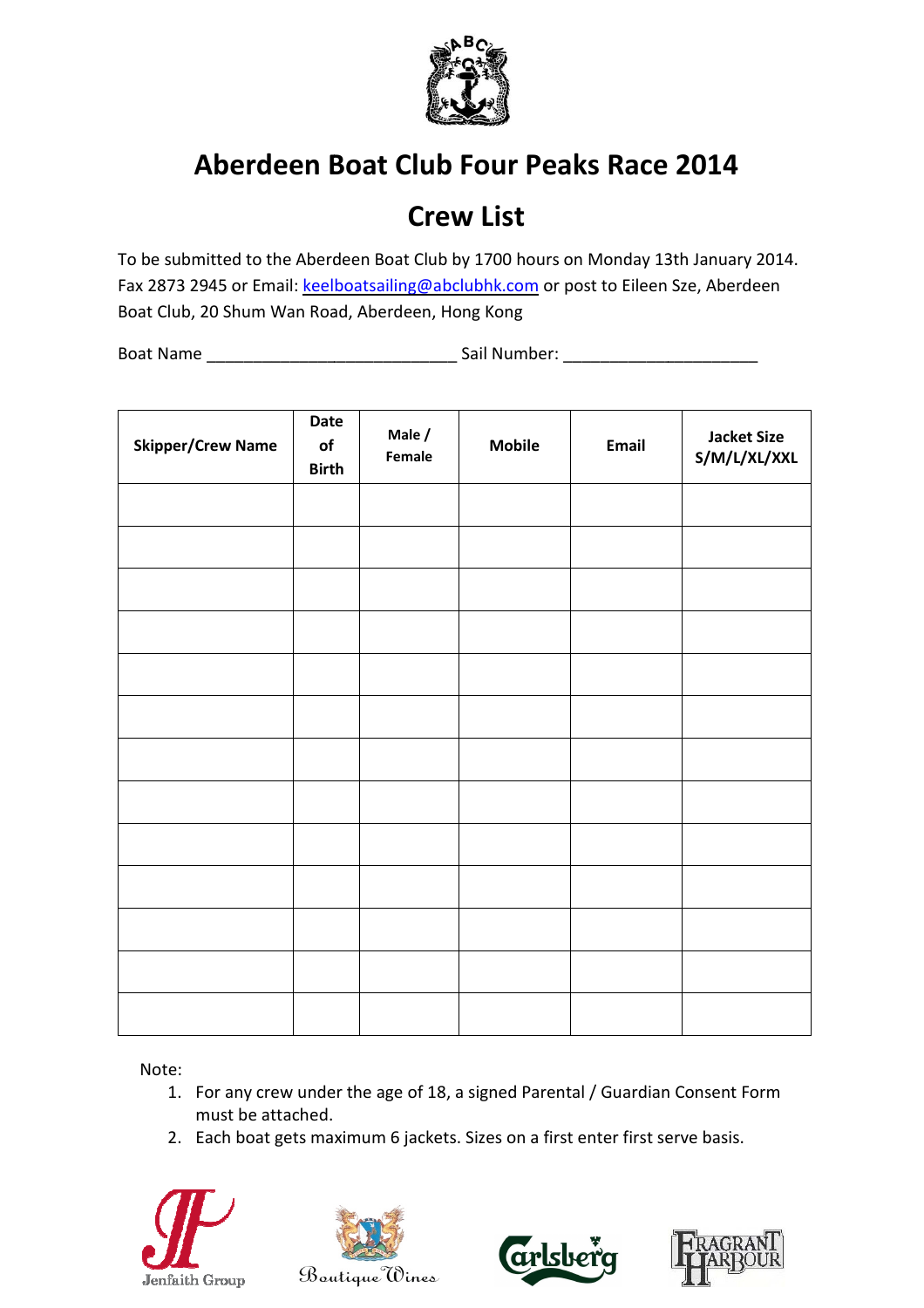

### Parental / Guardian Consent Form

This form is to be attached to the Crew List for any crew under the age of 18

| Parent's / Guardian's / Contact Person in case of emergency                                                                                                                                                                                                                                                                                                                                                                                                                                                                                                                                                                                                                                                                                                                                               |  |  |  |  |
|-----------------------------------------------------------------------------------------------------------------------------------------------------------------------------------------------------------------------------------------------------------------------------------------------------------------------------------------------------------------------------------------------------------------------------------------------------------------------------------------------------------------------------------------------------------------------------------------------------------------------------------------------------------------------------------------------------------------------------------------------------------------------------------------------------------|--|--|--|--|
|                                                                                                                                                                                                                                                                                                                                                                                                                                                                                                                                                                                                                                                                                                                                                                                                           |  |  |  |  |
| <b>Indemnity Form</b>                                                                                                                                                                                                                                                                                                                                                                                                                                                                                                                                                                                                                                                                                                                                                                                     |  |  |  |  |
| am the parent/guardian of _______________________________ [full participant name] and<br>consent to him/her participating in The Aberdeen Boat Club Four Peaks Race 2014<br>under the supervision of the skipper of ________________________________ [Boat Name].<br>I declare that the above participant is a competent swimmer able to cope with<br>expected conditions in the race and does not suffer from any illness that render<br>him/her unfit for this activity. I agree that if the above participant suffers damage,<br>death or personal injury as a result of him/her participating in this programme I shall<br>not hold the Aberdeen Boat Club liable for such damage, death or personal injury and<br>I make this agreement in full knowledge of the risks inherent in these activities. |  |  |  |  |
| <b>Medical:</b><br>Details of any medical conditions / allergies / disabilities : _________________                                                                                                                                                                                                                                                                                                                                                                                                                                                                                                                                                                                                                                                                                                       |  |  |  |  |
| Details of any medication the above participant is receiving for any condition:                                                                                                                                                                                                                                                                                                                                                                                                                                                                                                                                                                                                                                                                                                                           |  |  |  |  |

Signed by Parent / Guardian \_\_\_\_\_\_\_\_\_\_\_\_\_\_\_\_\_\_\_\_\_\_\_\_\_\_ Date \_\_\_\_\_\_\_\_\_\_\_\_\_\_\_\_

\_\_\_\_\_\_\_\_\_\_\_\_\_\_\_\_\_\_\_\_\_\_\_\_\_\_\_\_\_\_\_\_\_\_\_\_\_\_\_\_\_\_\_\_\_\_\_\_\_\_\_\_\_\_\_\_\_\_\_\_\_\_\_\_\_\_\_\_\_\_